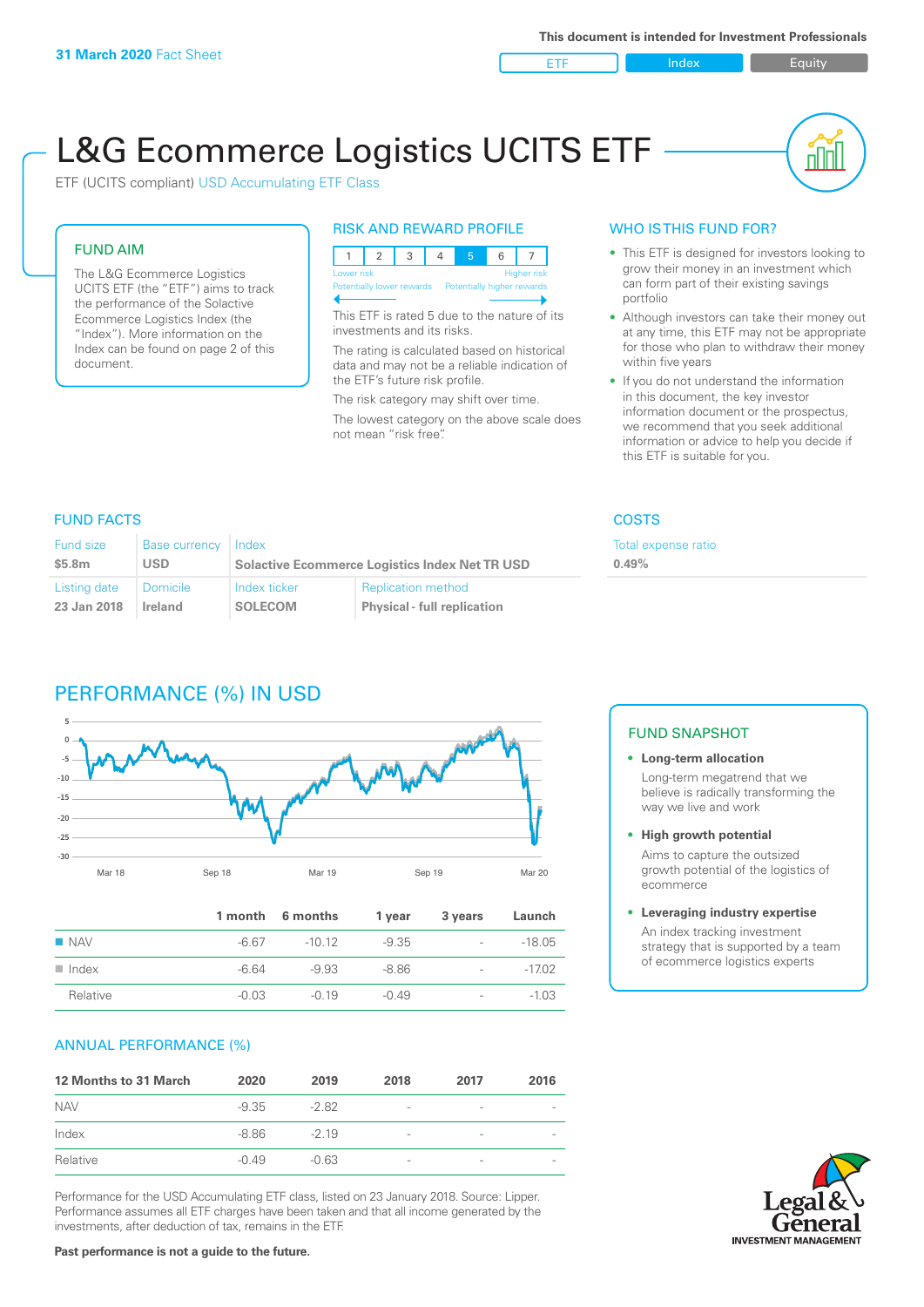# L&G Ecommerce Logistics UCITS ETF

ETF (UCITS compliant) USD Accumulating ETF Class

### INDEX BREAKDOWN

The breakdowns below relate to the Index. The ETF's portfolio may deviate from the below. All data source LGIM unless otherwise stated. Totals may not sum to 100% due to rounding.



### SECTOR (%)

| $\blacksquare$ Industrials | 51.2 |
|----------------------------|------|
| ■ Consumer Discretionary   | 30.2 |
| Information Technology     | 12.6 |
| ■ Consumer Staples         | 3.1  |
| $\blacksquare$ Financials  | 2.9  |
|                            |      |



| ■ USD              | 40.1 |
|--------------------|------|
| <b>JPY</b>         | 20.1 |
| EUR                | 15.5 |
| HKD                | 6.5  |
| $\blacksquare$ DKK | 3.2  |
| $K$ KRW            | 3.0  |
| $\Box$ GBP         | 3.0  |
| $\blacksquare$ CHF | 3.0  |
| NZD                | 2.8  |
| $\Box$ CAD         | 2.8  |
|                    |      |

■ Top 10 constituents 37.6%  $\blacksquare$  Rest of Index 62.4% No. of constituents in Index 34

### TOP 10 CONSTITUENTS (%)

| Vipshop                     | 5.7             |
|-----------------------------|-----------------|
| JD.com                      | 45              |
| Li & Fung                   | 3.9             |
| Alibaba Group               | 37              |
| Amazon                      | 37              |
| Kintetsu World Express      | $\mathcal{R}$ 4 |
| <b>SENKO Group Holdings</b> | 3.3             |
| <b>DSV</b>                  | 3.2             |
| Nippon Express              | $\overline{3}1$ |
| Walmart                     | 31              |
|                             |                 |

### INDEX DESCRIPTION

The Index aims to track the performance of a basket of stocks of logistics service providers and technology companies who are engaged in ecommerce.

The Index is comprised of companies which are publically traded on various stock exchanges around the world that provide (i) "logistics" services (i.e. the warehousing of goods or the fulfilment and delivery of goods) or (ii) software solutions to companies that provide logistic services in connection with "ecommerce" (i.e. the buying and selling of goods on the internet). A company is only eligible for inclusion in the Index if (1) it is of a sufficient size (determined by reference to the total market value of the proportion of its shares that are publically traded) and (2) it is sufficiently "liquid" (a measure of how actively its shares are traded on a daily basis).

The universe of companies out of which the Index selection is made is refreshed annually in April. However, the Index is reconstituted semi-annually in April and October in accordance with the full selection criteria and all companies are equally weighted within the Index. On a monthly basis, the weight of each company is assessed and, if any of them exceeds 15% of the Index, the weights of all companies are adjusted so that they are again equally weighted within the Index.

### INVESTMENT MANAGER

GO ETF Solutions LLP is the investment manager for each of the exchange traded funds (ETFs) issued by Legal & General UCITS ETF Plc and is responsible for the day-to-day investment management decisions for this ETF. The team is highly experienced with respect to all aspects relating to the management of an ETF portfolio, including collateral management, OTC swap trading, adherence to UCITS regulations and counterparty exposure and monitoring.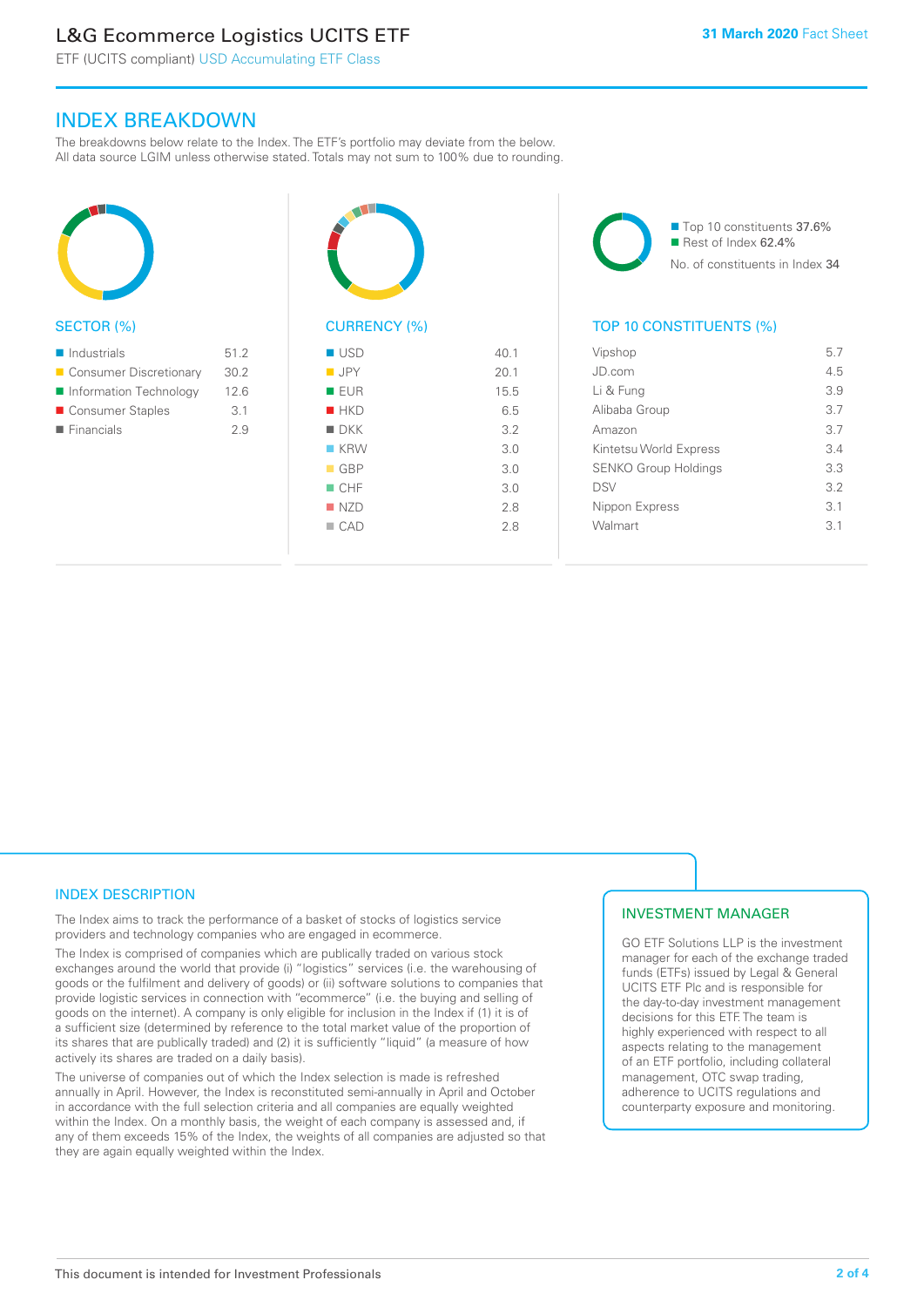# L&G Ecommerce Logistics UCITS ETF

ETF (UCITS compliant) USD Accumulating ETF Class

### KEY RISKS

- The value of an investment and any income taken from it is not guaranteed and can go down as well as up; you may not get back the amount you originally invested.
- An investment in the ETF involves a significant degree of risk. Any decision to invest should be based on the information contained in the relevant prospectus. Prospective investors should obtain their own independent accounting, tax and legal advice and should consult their own professional advisers to ascertain the suitability of the ETF as an investment.
- The value of the shares in the ETF is directly affected by increases and decreases in the value of the Index. Accordingly the value of a share in the ETF may go up or down and a shareholder may lose some or the entire amount invested.
- The ETF's ability to closely track the Index will be affected by its ability to purchase and/or sell the Index constituents and any legal or regulatory restrictions or disruptions affecting them.
- The ETF's ability to closely track the Index will also be affected by transaction costs and taxes incurred when adjusting its investment portfolio generally and/ or to mirror any periodic adjustments to the constituents of the Index. There can be no certainty that ETF shares can always be bought or sold on a stock exchange or that the market price at which the ETF shares may be traded on a stock exchange will reflect the performance of the Index.
- The ETF is subject to the risk that third party service providers (such as a bank entering into swaps with the ETF or the ETF's depositary) may go bankrupt or fail to pay money due to the ETF or return property belonging to the ETF.
- As the Index includes micro, small and medium-sized publicly traded companies, the ETF is subject to the risk that such companies may be more vulnerable to adverse business or economic events and greater and more unpredictable price changes than larger companies or the stock market as a whole.
- Companies that provide logistics services or software solutions to logistic service providers in connection with ecommerce are particularly vulnerable to changes in business cycles and general reductions in consumer spending resulting from recession or other economic factors. Such factors could lead to a decline in the value of the companies represented in the Index and therefore the ETF.

For more information, please refer to the key investor information document on our website Ø

### TRADING INFORMATION

| <b>Exchange</b>           | <b>Currency ISIN</b> |              | <b>SEDOL</b>   | <b>Ticker</b> | Bloomberg |
|---------------------------|----------------------|--------------|----------------|---------------|-----------|
| London Stock Exchange USD |                      | IE00BF0M6N54 | BFOM6N5 ECOM   |               | ECOM LN   |
| London Stock Exchange GBP |                      | IE00BF0M6N54 | <b>BF0M776</b> | <b>FCOG</b>   | FCOG IN   |
| Deutsche Börse            | EUR                  | IE00BF0M6N54 | <b>BF0M798</b> | FTI H         | ETLH GY   |
| Borsa Italiana            | <b>FUR</b>           | IE00BF0M6N54 | <b>BF0M787</b> | <b>FCOM</b>   | ECOM IM   |
| NYSE Euronext             | <b>FUR</b>           | IF00BF0M6N54 | BF0M7B0        | ECOM.         | FCOM NA   |

The currency shown is the trading currency of the listing.



### SPOTLIGHT ON LEGAL & GENERAL INVESTMENT MANAGEMENT

We are one of Europe's largest asset managers and a major global investor, with assets under management of €1,411.7 billion (as at 31 December 2019). We work with a wide range of global clients, including pension schemes, sovereign wealth funds, fund distributors and retail investors.

Source: LGIM internal data as at 31 December 2019. The AUM disclosed aggregates the assets managed by LGIM in the UK, LGIMA in the US and LGIM Asia in Hong Kong. The AUM includes the value of securities and derivatives positions.

### COUNTRY REGISTRATION



### TO FIND OUT MORE



### **Index Disclaimer**

The L&G Ecommerce Logistics UCITS ETF (the "ETF") is not sponsored, promoted, sold or supported by Solactive AG. Nor does Solactive AG offer any express or implicit guarantee or assurance either with regard to the results of using the Index and/or Index trade mark or the Index price, at any time or in any other respect.

The Solactive eCommerce Logistics Index Net Total Return (the "Index") is calculated and published by Solactive AG. Solactive AG uses its best efforts to ensure that the Index is calculated correctly. Irrespective of its obligations towards Legal & General UCITS ETF Plc, Solactive AG has no obligation to point out errors in the Index to third parties including, but not limited to, investors and/or financial intermediaries of the ETF. Solactive AG does not guarantee the accuracy and/or the completeness of the Index or any related data, and shall not have any liability for any errors, omissions or interruptions therein.

Neither publication of the Index by Solactive AG, nor the licensing of the Index or Index trade mark, for the purpose of use in connection with the ETF, constitutes a recommendation by Solactive AG to invest capital in said ETF nor does it, in any way, represent an assurance or opinion of Solactive AG with regard to any investment in this ETF. In no event shall Solactive AG have any liability for any lost profits or indirect, punitive, special or consequential damages or losses, even if notified of the possibility thereof.